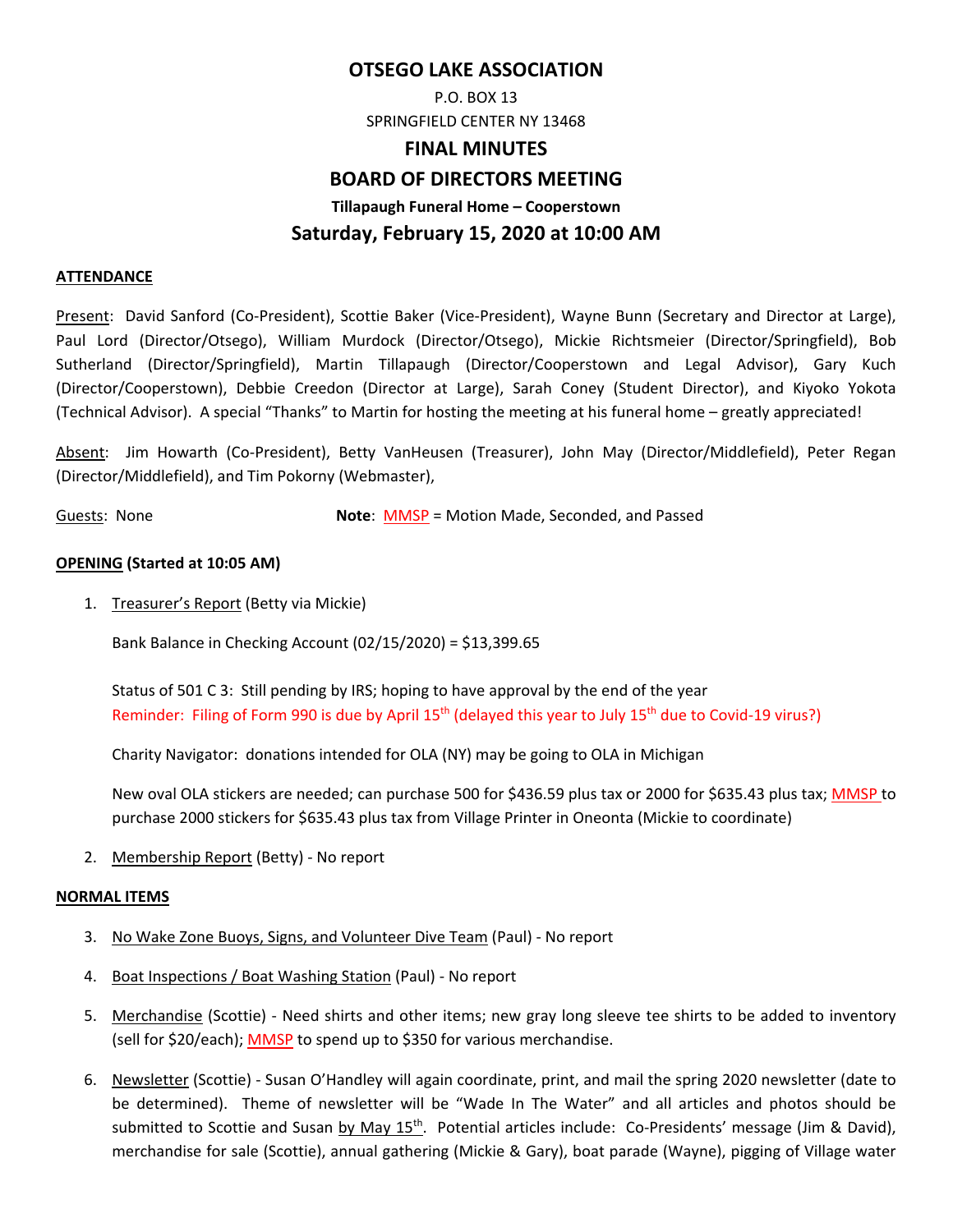line (Wayne), new hybrid weed in lake (Paul), Brookwood's AIS program (Mickie or Paul), donations to OLA (NY not MI), NYS Police diver training (Paul), lake clean up day (Debbie), "Cooperstown's Otsego Lake" book of 1890 (Martin), floating styrofoam (Kiyoko), continuous lake monitoring buoy (Kiyoko), boat launch stewards (Paul), photographs, application for membership, and fun facts about the lake. Goal is to expand the mailing list to include other groups. The spring newsletter will be sent via e-mail and hard copy. A draft copy of the newsletter will be sent to all BOD members for review and comments.

- 7. Website (Tim) No report.
- 8. Coordination with Other Organizations ‐ This is an on‐going process with OCCA, Otsego 2000, and Otsego Land Trust as needed.
- 9. Boat Parade (Wayne) ‐ OLA's Annual "We Love Our Lake" Decorated Boat Parade will be held this summer; the Boat Parade Committee will meet in the spring to decide the specific date and time, starting and ending locations, and other details.
- 10. Annual Membership Gathering (Gary & Mickie) ‐ The annual membership gathering (formerly called annual membership meeting) will be held on Saturday August  $8<sup>th</sup>$  at the Otsego Sailing Club's new pavilion. A work detail will be held on Friday afternoon August  $7<sup>th</sup>$  to set up tables, chairs, displays, etc. Ed Rowley will be the main speaker and will give a presentation on "History of Brookwood Point". Other items will include the Co‐ Presidents report, a Treasurer's report, a membership report, the Lake Citizen Award posthumously to Dr. Ted Peters, scientific updates by SUNY Oneonta students and staff, silent auction, OLA merchandise, and election of officers. Coffee and donuts will be served at 8:30 AM with meeting from 9:00 to 11:00 AM. Guided tours of Brookwood Point will be available after the gathering. Due to increased job responsibilities, Bob has stepped down as Chairman of the annual membership gathering so Gary and Mickie have agreed to assume those duties as Co-Chairs for the 2020 gathering. The Board thanked Bob for an outstanding job not only for last year but for all the years in the past that he has served as Chairman. Peter has volunteered to help Tim with the sandwich boards for use in advertising of the annual membership gathering. The Otsego Sailing Club requested a donation from OLA for use of their facility. MMSP for \$300 for the Otsego Sailing Club Summer Camp.
- 11. NYSFOLA The 2020 annual conference will be held in Lake George on May 1st and 2<sup>nd</sup>; Paul, Kiyoko, Sarah, and Wayne usually attend. The deadline for submission of the OLA newsletter for their newsletter contest is March 15<sup>th</sup> (Wayne will submit the newsletter). [Note: The 2020 conference has been canceled due to the Covid-19 virus; no word yet on whether the newsletter contest will be canceled.]
- 12. Lake Clean Up Day (Debbie) Debbie would like to re‐establish the Lake Clean Up Day to collect debris, old dock parts, metal, etc. from camps around the lake; the BFS barge would run along the westerly side of the lake while jon boats would run along the easterly side of the lake and ferry material to the barge; the Village has agreed to dispose of the material which will be off loaded at the end of the day at the lakefront; volunteers driving the boats (owned by BFS) must possess a NYS Safe Boaters Certificate. [Note: Since the Board meeting, Debbie has coordinated with Matt Albright of the BFS, Jeff O'Handley of OCCA, and Terri Barown of the Village and set the date of August 9<sup>th</sup> as the lake clean up day from 9:00 AM to 2:00 PM; OCCA and BFS will provide summer interns to help on the boats; the event will be promoted at the annual membership gathering plus other advertising.]
- 13. Village Boat Launch (Paul) NYSDEC has determined that the Fair Street and Fish Road boat launch sites are not official State boat launches; Village may close the launch sites from 10:00 PM to 7:00 AM each day; two stewards (one at Cooperstown and one at Springfield) will be funded by a CRISP AIS grant in 2020; funding is now needed from Otsego2000 which pledged financial support (after the NYSDEC grant expired) when the boat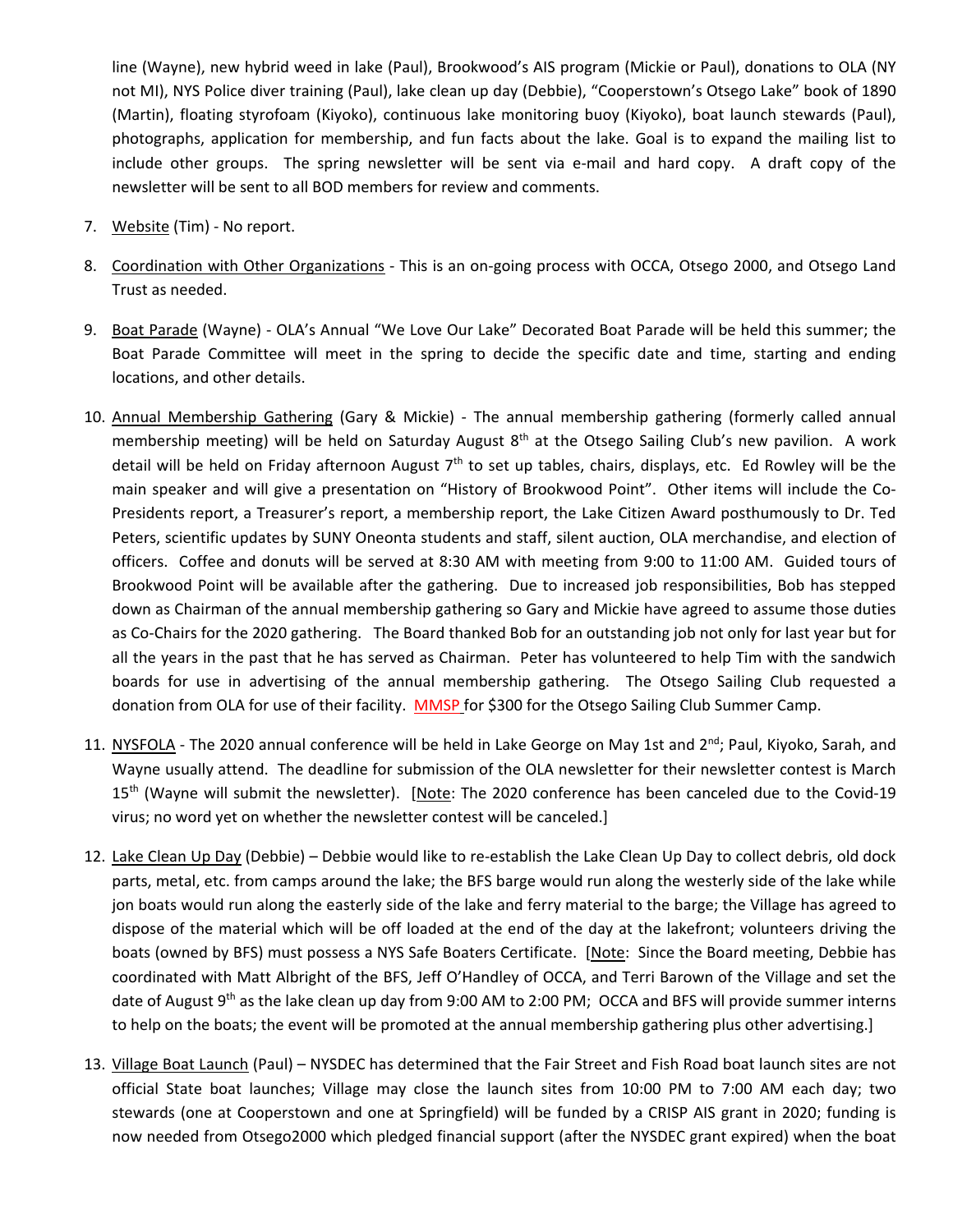washing station was built; it costs about \$8600 per steward per season; Paul provided a spreadsheet showing Village accounting of the boat launch sites from June 2014 through May 2019.

### **OLD BUSINESS**

14. E-Mail Motions by OLA Board - The Board still needs to draft a change to the OLA by-laws to allow passing motions via e‐mails. Paul and Mickie have presented preliminary thoughts and will coordinate the change at a future Board meeting.

#### **NEW BUSINESS**

15. Cooper's Hybrid Pondweed (Paul) – The new weed was first noticed in 2017 just south of Aalsmeer Motel & Cottages, but is now abundant in the lake, has been formally named Cooper's Hybrid Pondweed; it is a hybrid weed between Clasping Leaved Pondweed and Curly Leaved Pondweed growing in water depths from 4 feet to 9 feet; regenerative growth starts immediately after ice-out and continues until October; spreads by rhizomes (horizontal underground stems with lateral shoots); further work that needs to be done: DNA analysis to confirm identification, mapping of Otsego Lake footprint, survey of Otsego Lake insect herbivores, and surveys of nearby waterbodies for Cooper's Hybrid Pondweed; may need to treat or harvest in the future; about \$7,500 needed for a full time summer intern to work on this; may need public fund raiser vs public panic; possible funding application to Scriven Foundation in 2021; MMSP for \$6,000 (\$5,000 for intern and \$1,000 for supplies) to support a full time BFS intern dedicated to OLA on Cooper's Hybrid Pondweed; Mickie to send letter and check to BFS.

#### **NEXT BOARD MEETING**

16. Date for Next Board Meeting – The date, time, and location of the next OLA Board meeting will be set by the Co‐ Presidents.

#### **ADJOURNMENT**

17. MMSP to adjourn the meeting at 12:05 PM.

Respectfully submitted,

K. Wayne Bunn, Secretary

#### **MMSP VIA E‐MAILS**

January 28, 2020 – OLA will reimburse any Board member for the cost of registration and meals (but not lodging or mileage) to attend the NYSFOLA Annual Conference in Lake George on May 1<sup>st</sup> and 2<sup>nd</sup>, 2020.

January 31, 2020 – OLA will send a check for \$100 to NYSFOLA for 2020 annual membership.

February 18, 2020 – The OLA Lake Citizen Award for 2020 will be presented to Dr. Ted Peters, Jr.